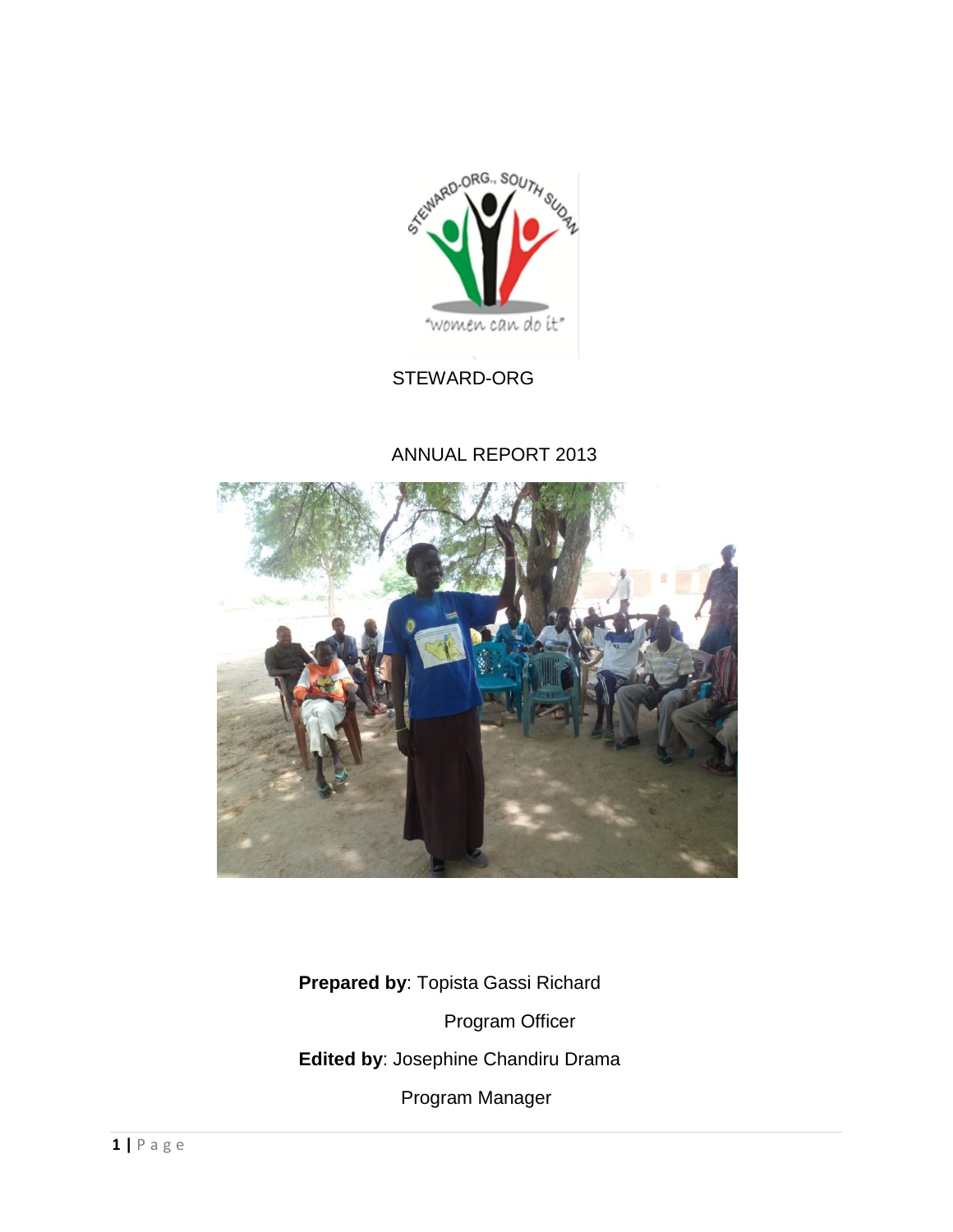## **A message from the Executive Director of STEWARD –ORG**

STEWARD-ORG celebrates 5 years of community service and women and children protection. She looks forward to drawing her next years' strategic plan at the end of 2014. The challenges she encountered during the past 5years have been a learning point creating room for progress. The strengths have brought her this far. As a team together we shall achieve the vision of STEWARD-ORG and make it become STEWARDWOMEN.

## **THE MISSION STATEMENT OF THE ORGANISATION**

To develop, shape and empower South Sudanese women to advocate for policies that foster equal economic opportunity, and secure human rights for women and children".

## **THE VISION STATEMENT**

A South Sudanese society free from the violations of the human rights of women and children.

# **COVER PHOTO**

A female participant expresses the need for continuous dialogue among the community members in order for peace to prevail in South Sudan. This was during a follow-up meeting to address challenges of dispute resolution in Paliang Payam, Tonj East County, Warrap State, South Sudan.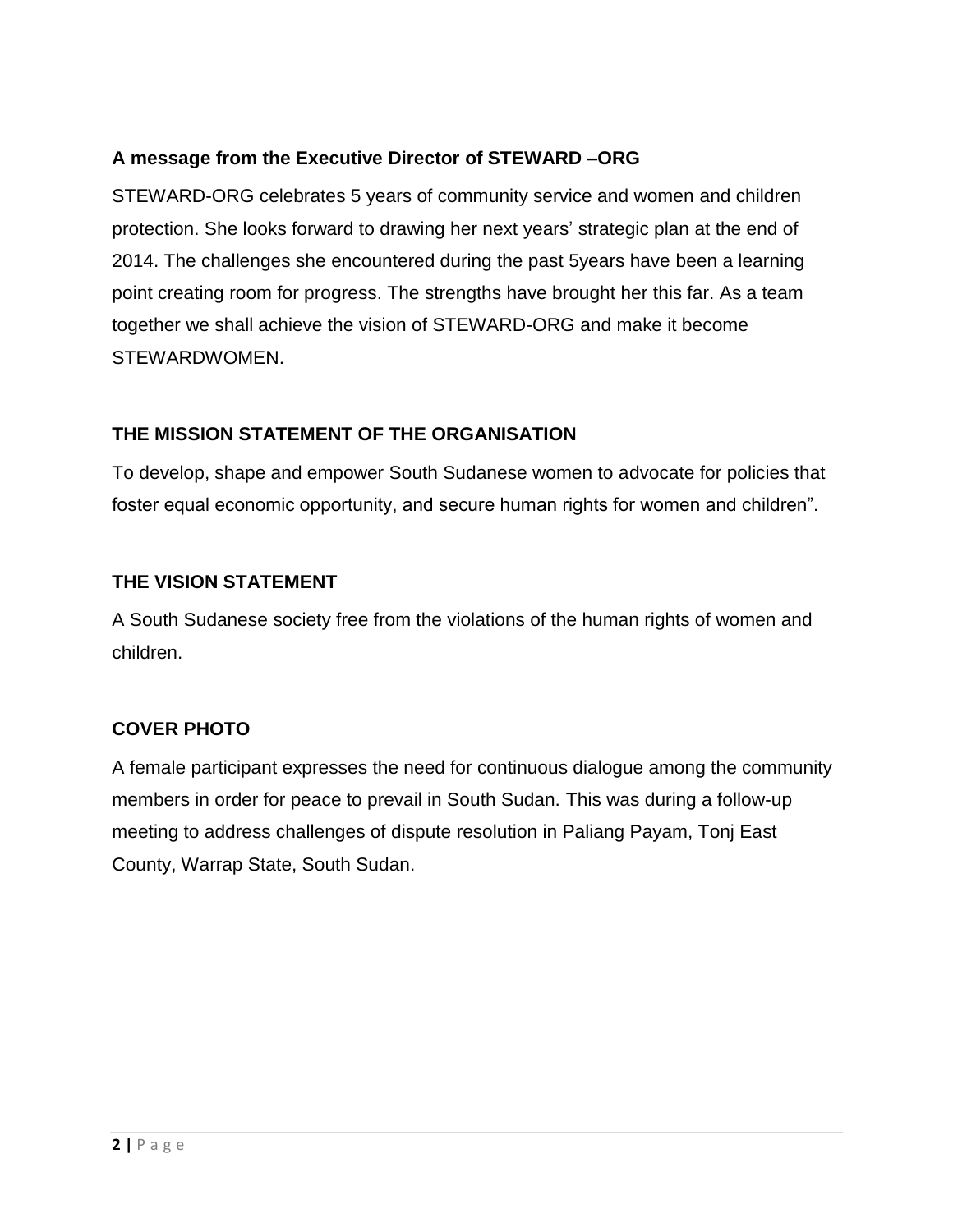# **Table of Contents**

| 2.1 Under the project strengthening community capacity to mitigate conflicts, the                                                               |  |
|-------------------------------------------------------------------------------------------------------------------------------------------------|--|
| Dialogue on the challengers of administration of the local justice.  6<br>П                                                                     |  |
| Follow-up meetings to address challenges faced in dispute resolution.  6                                                                        |  |
|                                                                                                                                                 |  |
| 2.2 Under the project promoting sustainable access to justice for vulnerable<br>women and girls, STEWARD conducted the following activities:  6 |  |
| 3.0                                                                                                                                             |  |
|                                                                                                                                                 |  |
|                                                                                                                                                 |  |
|                                                                                                                                                 |  |
|                                                                                                                                                 |  |
|                                                                                                                                                 |  |
|                                                                                                                                                 |  |
|                                                                                                                                                 |  |
|                                                                                                                                                 |  |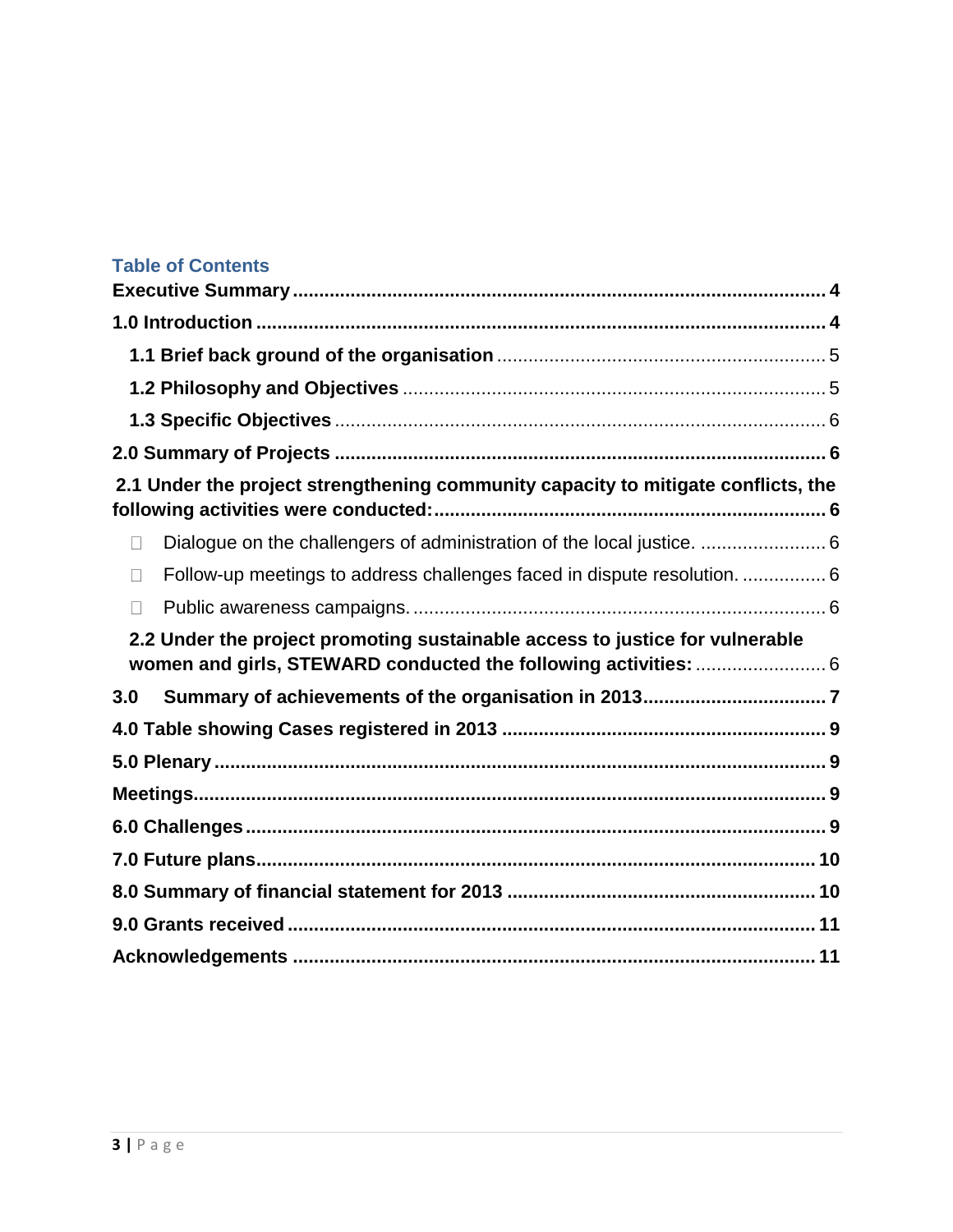### <span id="page-3-0"></span>**Executive Summary**

STEWARD-ORG is a community based non-governmental organization that operates in three States of South Sudan namely Eastern Equatoria, Warrap and Central Equatoria. The organisation operates in an environment that has high level of insecurities caused by cattle raiding, conflicts over communal grazing land and water points, border disputes, high poverty levels, high rates of illiteracy, high levels of sexual and gender based violence, high levels of domestic violence, poor, social and economic infrastructure and the recent December 2013 conflict.

STEWARD-ORG implemented two main projects in 2013. The first was a project entitled "Promoting sustainable access to justice among vulnerable women and girls in Madi-Corridor" in Magwi County, Eastern Equatoria State, supported by Mama Cash in the Netherlands. The secon project was "strengthening community capacity to mitigate conflicts in Tonj East County'' in Warrap State. This project was supported by Pact Sudan.

The target beneficiaries for both our projects, directly and indirectly include: women, girls, youth leaders, police, boma chiefs, elders, Payam authorities, religious leaders, teachers, traditional authorities, community leaders, magistrates, local government, women leaders and men. It is estimated that 5,000 persons (3500 female and 1500 male) directly benefited from the programme of STEWARD-ORG. The organisation recorded a number of successes and challenges.

Although 2013 started very well, the end of the year came with a big loss to the organization. In November, the organisation properties were stolen. In the mid December, violent conflict broke out in Juba, the capital of South Sudan on 15<sup>th</sup>/12/2013. This affected the implementation of our activities of the project particularly on strengthening community capacity to mitigate conflicts in Tonj East County.

## <span id="page-3-1"></span>**1.0 Introduction**

This annual report is in line with the constitutional requirements of the organization in article 6.2 (ii). The constitution provides that the Governing Council, which is the general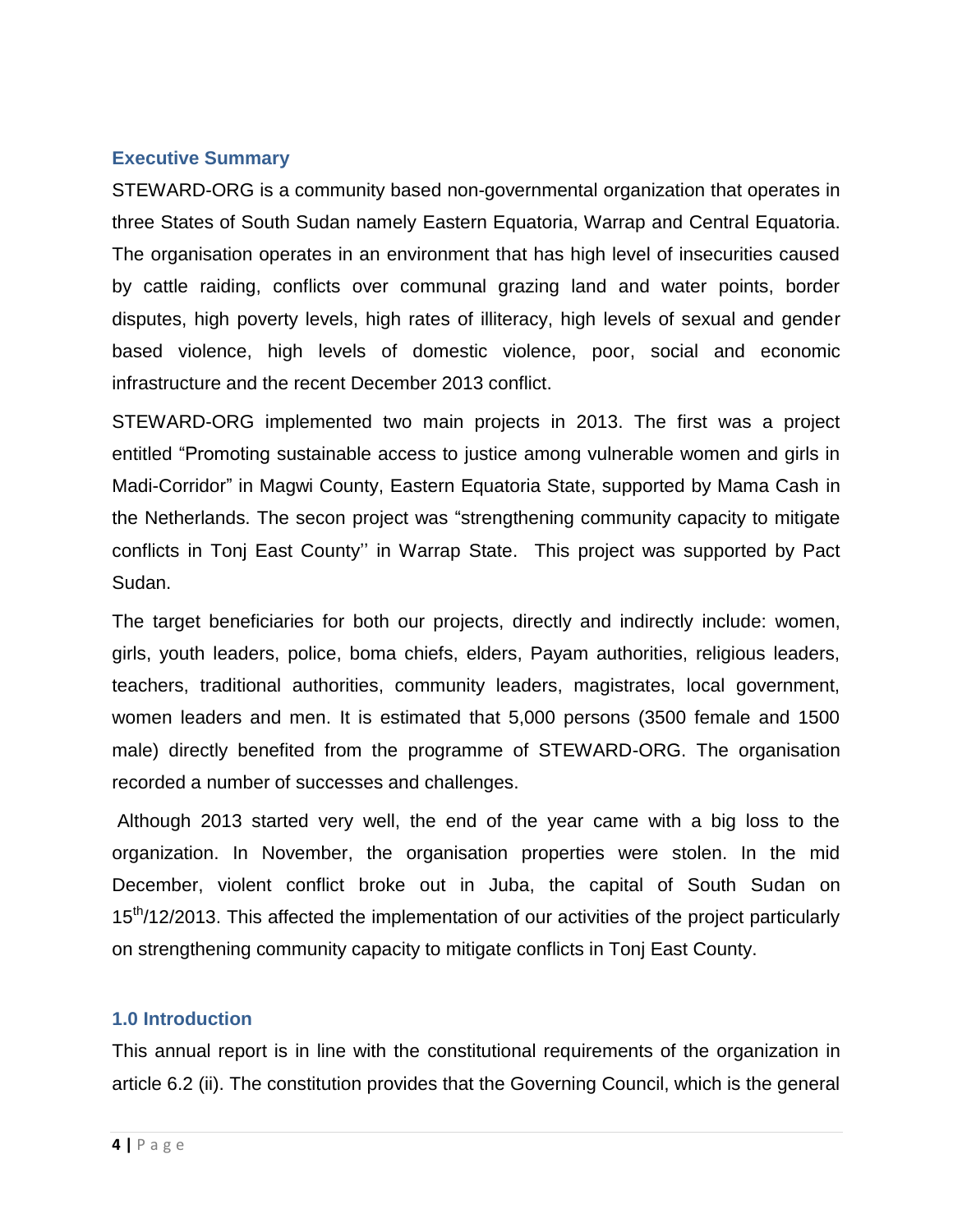assembly of the organization, shall meet once in a year and during this meeting, the board of directors shall present the annual report. This annual report is intended to update the Governing Council and other stakeholders regarding the progress of the organization in 2013 as well as some challenges the organization encountered during the year. It indicates some future plans and directions of the organization.

The year 2013 has been an important but also very progressive year in terms of organisational management, programme and donor support. The organisation had three donors i.e. Mamacash, Pact Sudan and Miva OneMen. Miva OneMen supported us with funding for the purchase of two motorbikes to support our access to justice project in Nimule.

## <span id="page-4-0"></span>**1.1 Brief back ground of the organisation**

Support the Empowerment of Women and their Rights for Development Organization (STEWARD-ORG) is a community based not-for-profit non- governmental organization founded by South Sudanese women lawyers to stimulate development and to address incidences of sexual and gender based violence, harmful customs on women and girls, child labor and trafficking, community insecurity and conflicts, poor governance and illiteracy in South Sudan. In January 2013 STEWARD received first phase of a seven month project from Pact Sudan. In October 2013, STEWARD received a multi -year grant for the second phase of the project from Mama Cash. This grant runs until 2015.

## <span id="page-4-1"></span>**1.2 Philosophy and Objectives**

i). STEWARD-ORG is a community based organization. Her structure, objectives and programme will reflect this.

ii).STEWARD-ORG will be guided by the values of subsidiarity, transparency and accountability.

iii). In all her endeavours', STEWARD-ORG will provide equal opportunities to disadvantaged women, girls and youths in her areas of operation. Gender awareness shall be streamlined into her programme.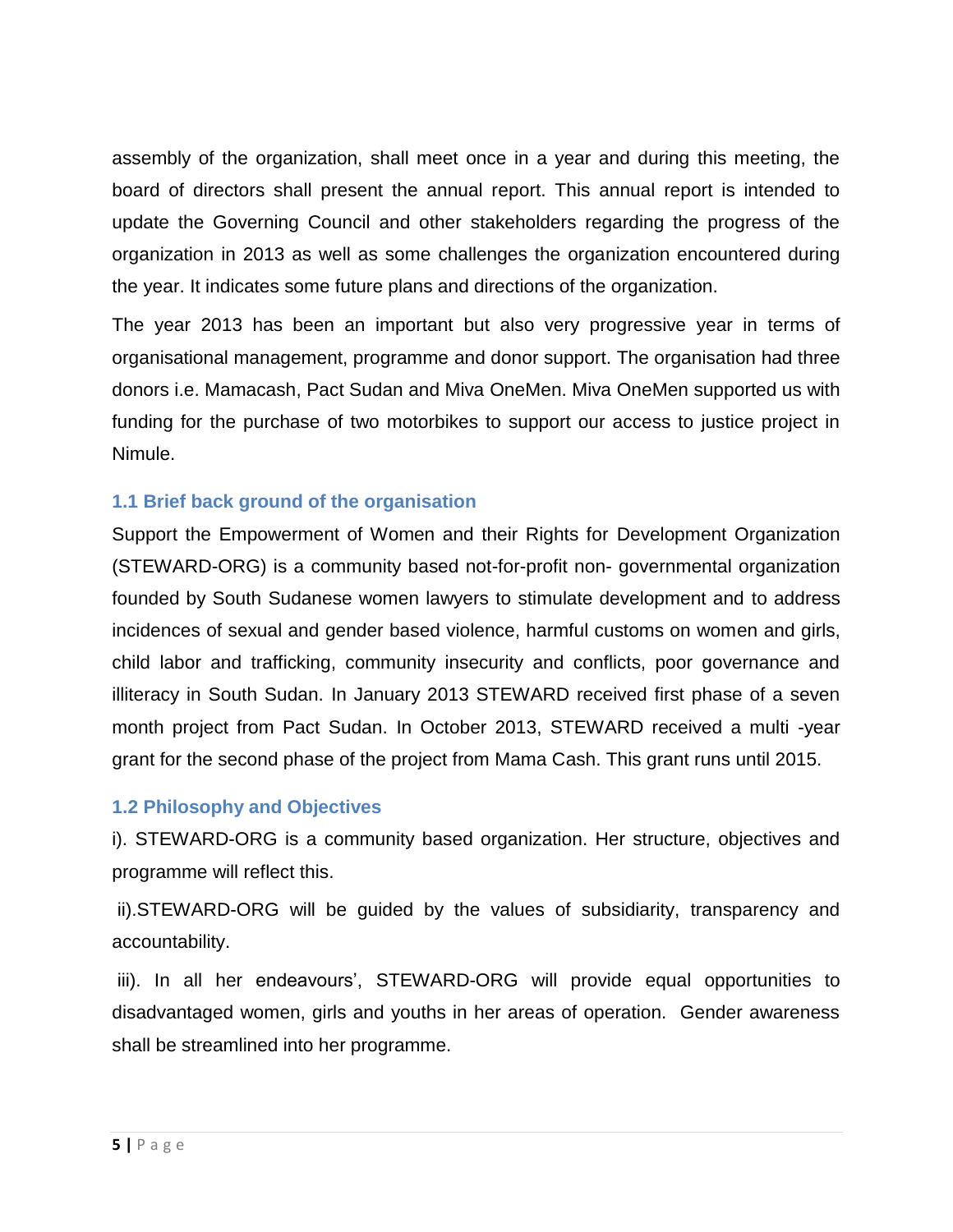# <span id="page-5-0"></span>**1.3 Specific Objectives**

i). Promote advocacy on the rights of women and children.

ii). Provide legal assistance to victims of sexual and gender based violence (SGBV), and orphans and other vulnerable children (OVC).

iii). Improve the livelihood of marginalized women, OVC and youths.

iv). Promote good governance, peace and reconciliation.

## <span id="page-5-2"></span><span id="page-5-1"></span>**2.0 Summary of Projects**

# **2.1 Under the project strengthening community capacity to mitigate conflicts, the following activities were conducted:**

- Production of information, communication and education (ICE) materials.
- Printing and distribution of copies of the Transitional Constitution.
- Joint stake-holders' project inception workshops.
- Establishment of two community peace committees.
- Development of training manuals.
- Train peace committees.
- Conflict monitoring and mediation by peace committees
- Sensitization workshop for local justice structures
- <span id="page-5-3"></span>Dialogue on the challengers of administration of the local justice.
- <span id="page-5-4"></span>Follow-up meetings to address challenges faced in dispute resolution.
- <span id="page-5-5"></span>• Public awareness campaigns.

# <span id="page-5-6"></span>**2.2 Under the project promoting sustainable access to justice for vulnerable women and girls, STEWARD conducted the following activities:**

- Production of information, communication and education (ICE) materials on the legal and human rights of women and girls and justice issues.
- Conduct a baseline study on women access to justice in Madi-corridor.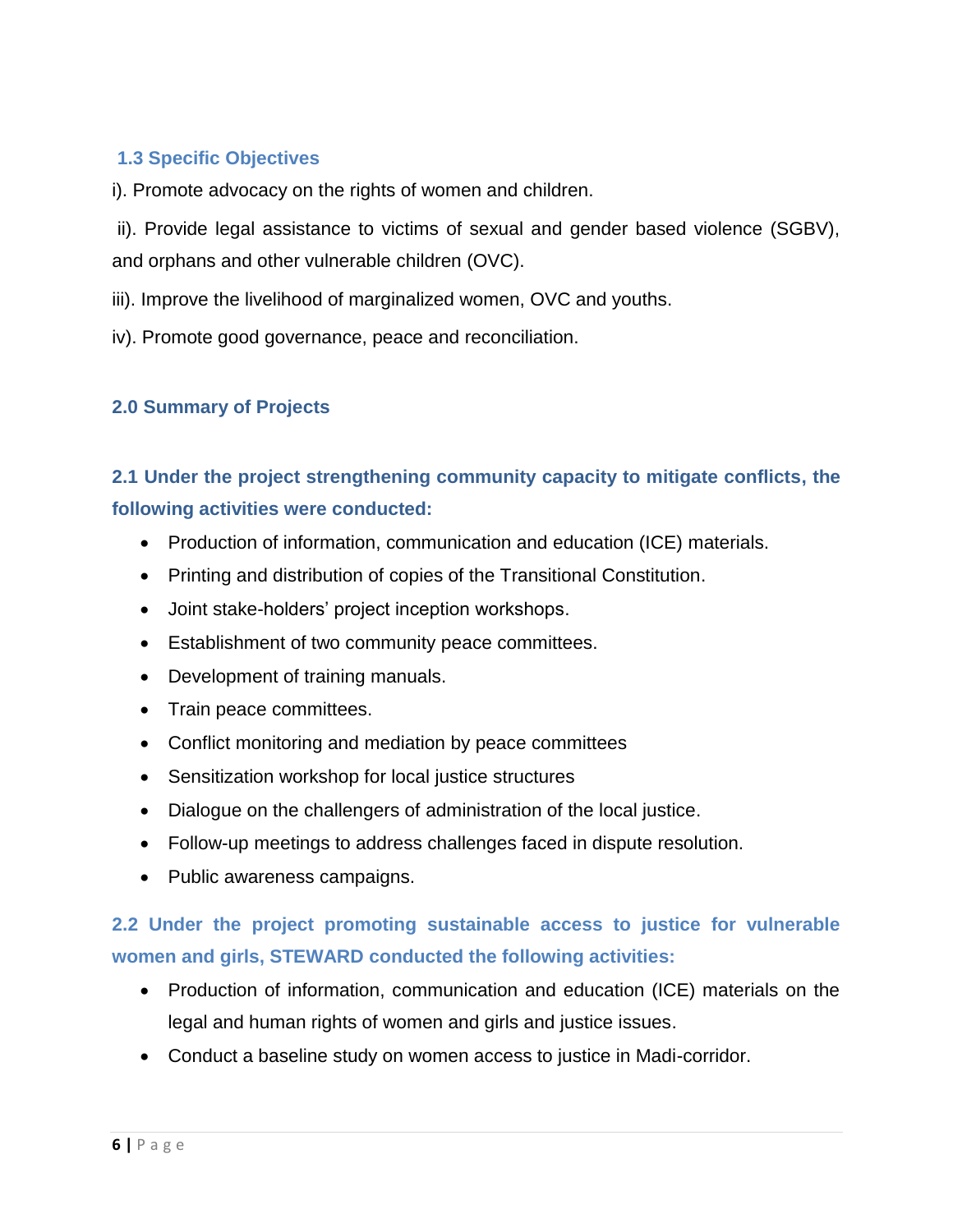- Sensitize women, girls, youth leaders, police, boma chiefs, elders, Payam authorities, religious leaders, teachers, traditional authorities, community leaders, local government, women leaders and men on the legal and human rights of women and girls.
- Conduct home visits to follow up with women who cannot report their cases to STEWARD-ORG office.
- Train social mobilisers/human rights activists on social mobilization skills.
- Provide psychosocial support and legal counselling to victims of gender based violence and follow-up of cases with the appropriate local government authority and institutions for redress.
- Hold live radio talk shows to sensitize the community on the legal and human rights of women and girls, their freedoms and justice issues.
- Establish a gender based violence desk office in STEWARD-ORG office.

## <span id="page-6-0"></span>**3.0Summary of achievements of the organisation in 2013**

- STEWARD-ORG represented South Sudan in Seoul, South Korea during a global conference on feminism in which Egypt, Ethiopia and South Sudan represented Africa.
- STEWARD-ORG facilitated the translation of the transitional Constitution of the Republic of South Sudan into Dinka language.
- 55 copies of the translated Transitional Constitution of the Republic of South Sudan into Dinka language were printed and distributed to Payam authorities, Pact Sudan, police, chiefs and magistrates, the Commissioner Tonj East, the area MP, Peace committees of Paliang and Romich.
- 100 T-shirts with human rights messages were printed and distributed to the peace committees, Pact Sudan, the commissioner of Tonj East, Payam authorities, magistrates, traditional chiefs. These T-shirts have messages that inform, communicate and educate the community on justice and human rights issues.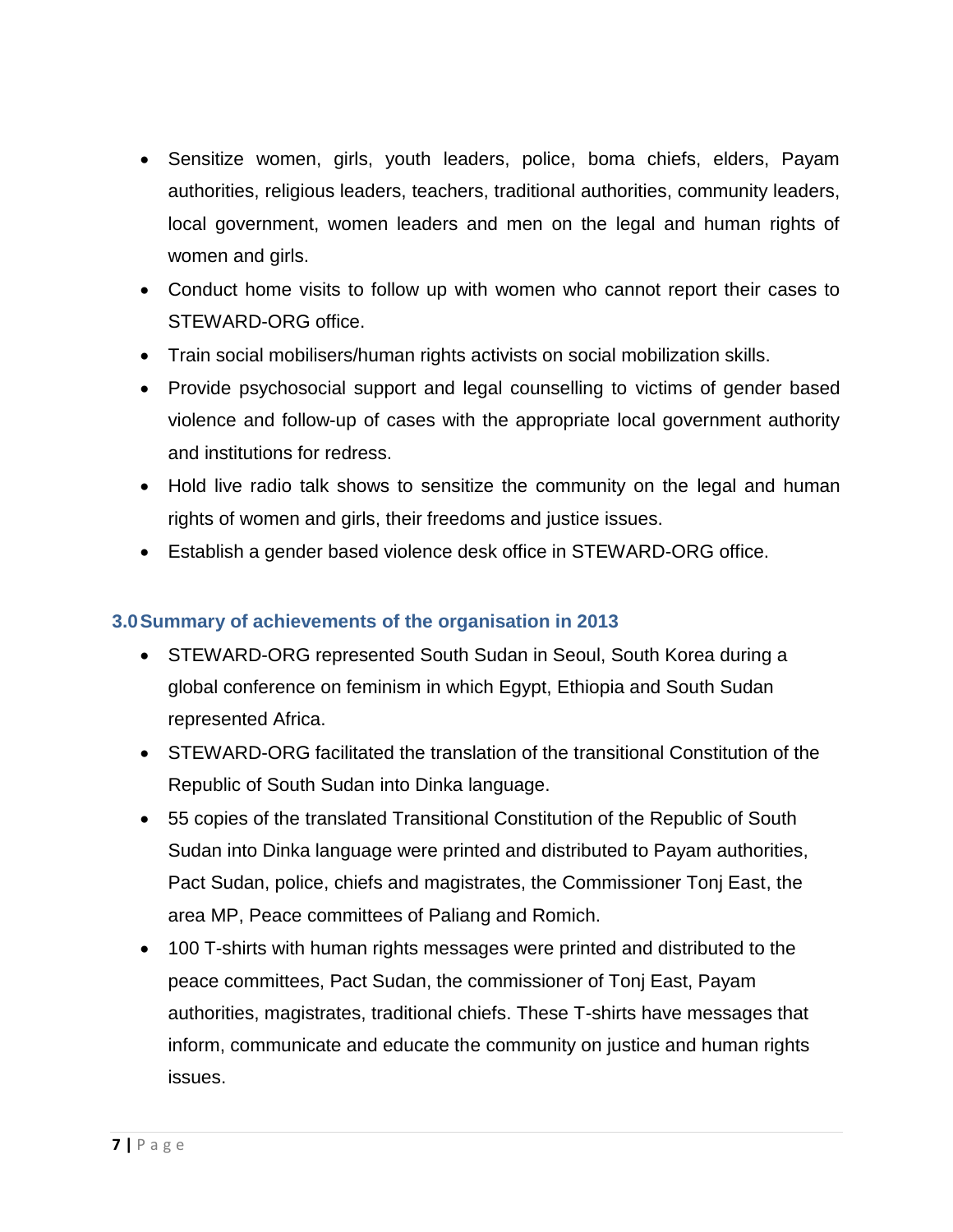- 500 pieces of posters and 2 banners with educative messages on peaceful dispute resolution were printed and distributed to Payam authorities, magistrates, traditional chiefs and the communities of Paliang and Romich.
- STEWARD-ORG expanded her office from one office to three offices in Nimule, Juba and in Kuajok Warrap state.
- Two peace committees were established in Romich and Paliang with Fifteen members each who comprise of the police, magistrates, chiefs, women leaders, youth leaders, Payam authorities, religious leaders, and teachers. The peace committee act as a mechanism for alternative dispute resolution in the community, monitor cases, resolve cases at family levels, make referrals to the relevant authorities.
- Fifteen (15) social mobilizers/activists were set in Nimule, Pageri and Mugali Payams in Eastern Equatoria. These activists sensitize the community on human rights, dangers of gender based violence and early forced marriages.
- STEWARD-ORG hosted the International Women's Day under STEWARD local theme: raising voices against violence on women and girls in South Sudan. This activity was conducted in Nimule and Tonj East. 700 people were reached in Nimule and about 400 in Tonj East. In Tonj East County a fund raising drive to support women association raised about 1000 South Sudanese Pounds.
- The community was sensitized on nonviolence, human rights and gender issues during public campaigns
- Eight community sensitization workshops held in Tonj East and Madi- Corridor. Three hundred direct beneficiaries were reached. This has led to increased knowledge on issues of justice, women human rights and gender among the community members and increased participation and involvement of women in responding to issues of SGBV and human rights. Two training manuals were developed been developed; one on the legal and human rights of women and girls and the other on selected statutory laws in South Sudan.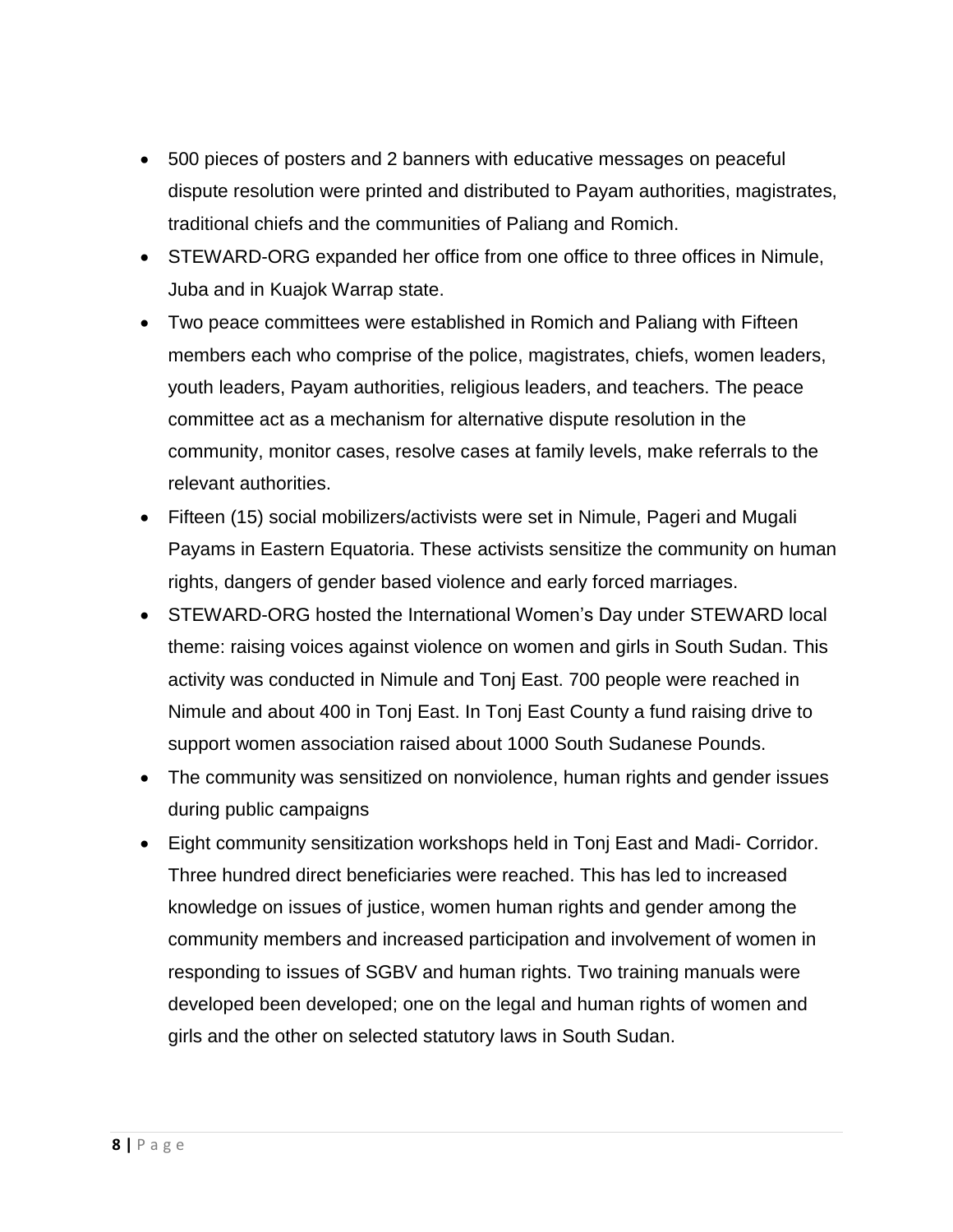# <span id="page-8-0"></span>**4.0 Table showing Cases registered in 2013**

| No. of     | No. of     | No. of     | No. of    | No. Of    | No. Of court  |
|------------|------------|------------|-----------|-----------|---------------|
| cases      | people     | mediations | cases     | cases     | cases handled |
| registered | counselled | conducted  | pending   | withdrawn |               |
|            |            |            | mediation |           |               |
|            |            |            |           |           |               |
| 150        | 112        | 75         | 35        | 15        | none          |

## <span id="page-8-2"></span><span id="page-8-1"></span>**5.0 Plenary**

#### **Meetings**

- 5 Board meetings were conducted
- Built networks and coalition with national and international NGOs through attendance of conferences, workshops and protection cluster meetings. Attended seven meetings at the Payam with other local and international NGOs.
- STEWARD-ORG had organisational development assessment done by stars foundation.

### <span id="page-8-3"></span>**6.0 Challenges**

- High Staff turnover in search of greener pastures affected the performance of the organisation since the gaps were not filled, coupled with the departure of the Program Manager who left for study leave.
- Armed conflicts that started in Juba on  $15<sup>th</sup>$  /12/2013 affected the organization, in that some of the activities of the organisation were put on hold.
- Women were not willing to disclose their problems in fear that they will be exposed to more violence such as divorce or beating by their partners
- One GBV desk was established in Nimule. This made it quite difficult for the victims from Mugali and Pageri Payams to report their cases to the office quickly.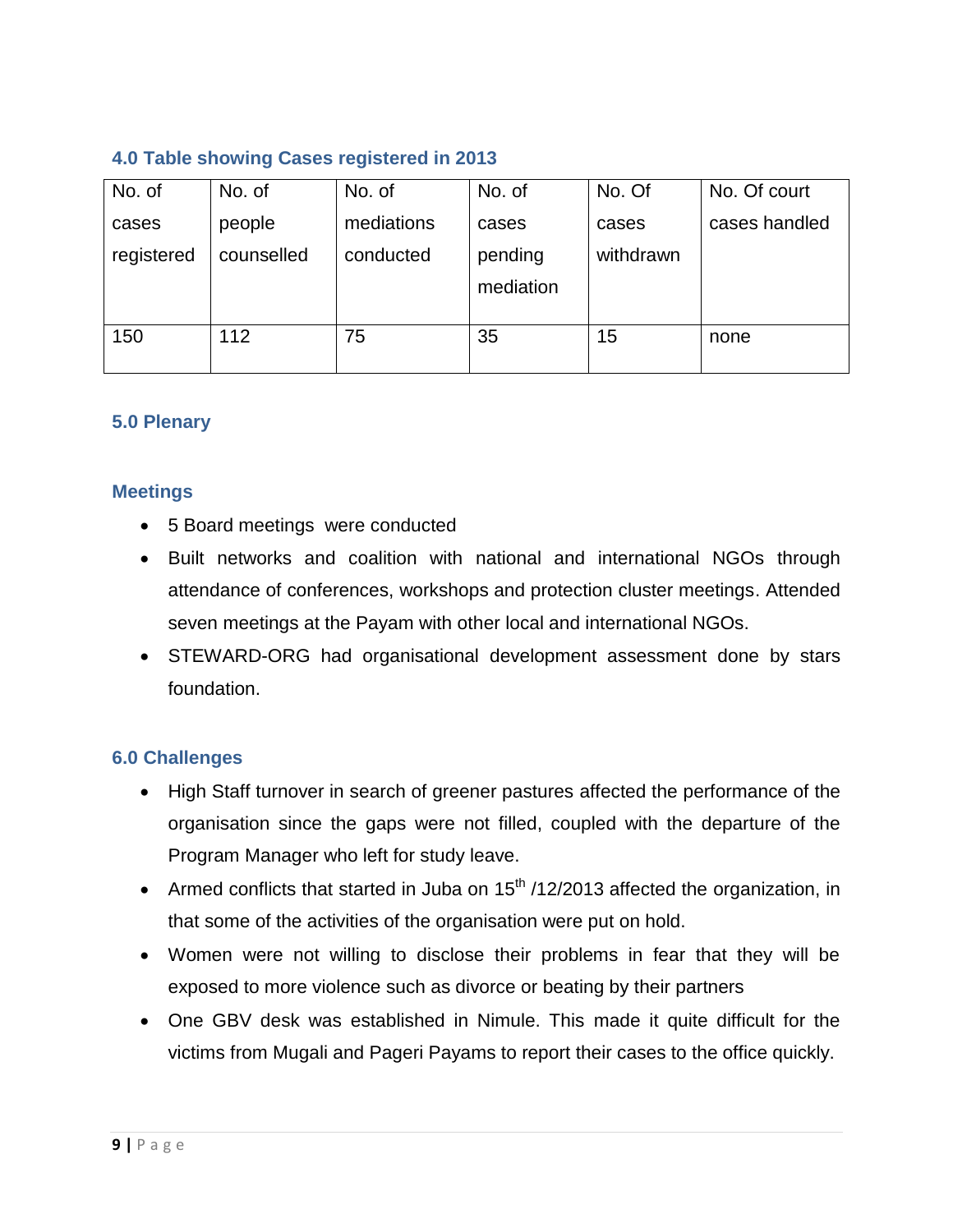- Other men (husbands) and parents restrict their wives and daughters to be visited by STEWARD-ORG Staff during home visits.
- Poor infrastructure especially in Tonj East County made accessibility of some places impossible especially during rainy season.
- Theft of Organisation assets. 5 computers, an office phone, printer which had multi-purpose functions, office modem, organisation documents and cash.

### <span id="page-9-0"></span>**7.0 Future plans**

- Acquire land for a women development centre.
- Raise more funds and improve her audit systems
- Open more GBV desk offices to improve reporting of cases
- Establish family courts to address cases affecting women
- Support women and girls who cannot afford legal fees to take their cases to court
- Extend her activities to the neighbouring payams.
- Continue proving psychosocial support, legal counselling aand follow-up of cases to victims of GBV.
- Conduct assessment on the protection needs of vulnerable women and girls.
- Family tracing and reunification of vulnerable children.
- Establish and manage a child friendly centre for vulnerable children.
- Host more live radio talk shows for selected vulnerable children to share their stories with the community.

| <b>Description</b>         | <b>Amount</b>     |
|----------------------------|-------------------|
| <b>Total Cash received</b> | 160,435.02 USD    |
| Received in-kind           | <b>15,797 USD</b> |
| Total money withdrawn      | 103,236.7 USD     |
| Total expenditure          | 98,237 USD        |

### <span id="page-9-1"></span>**8.0 Summary of financial statement for 2013**